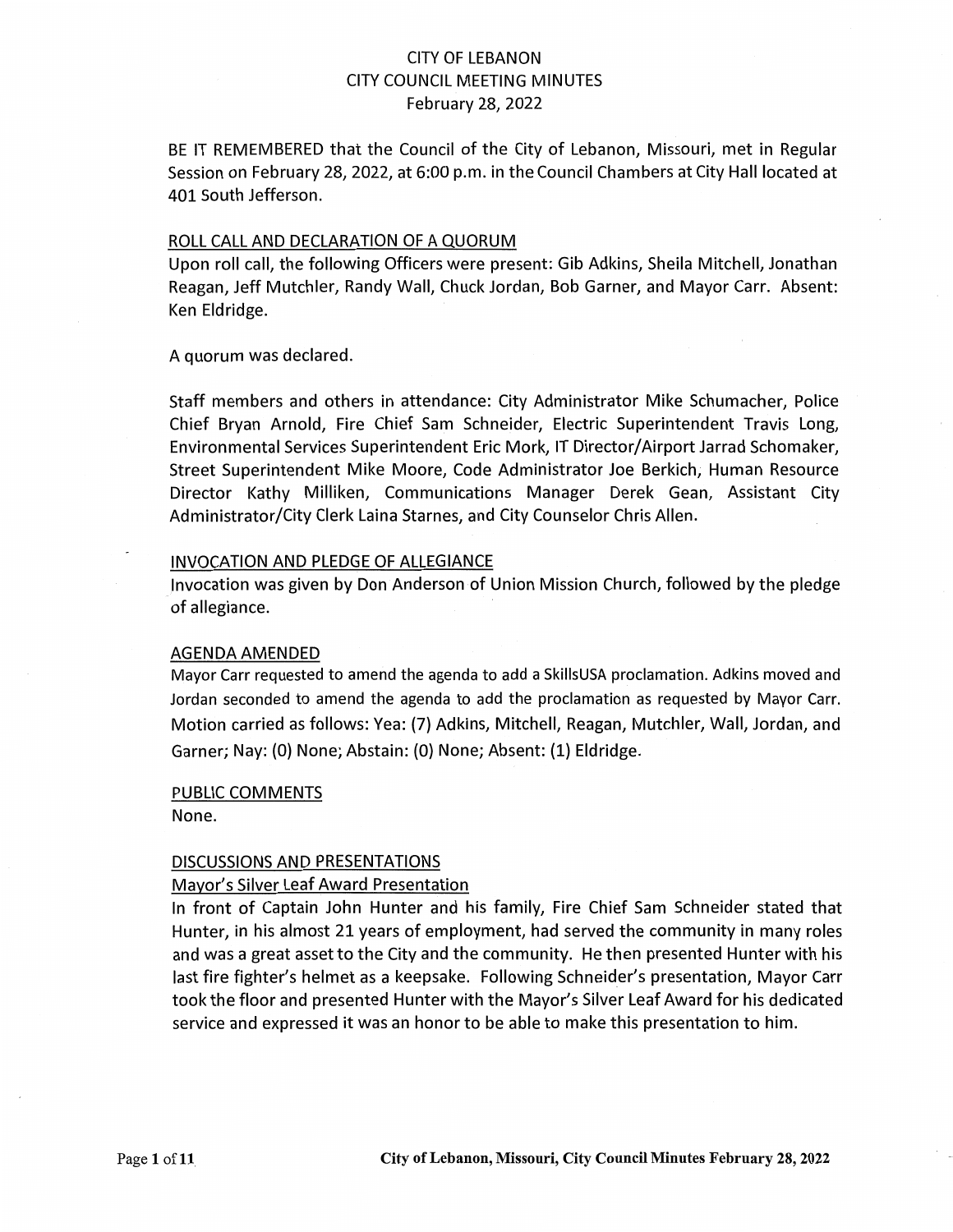### COPE Check Presentation

Mayor Carr presented COPE's Executive Director Judy Kile a check in the amount of \$813. The funds represented money collected from court fines for domestic violence shelters as directed by state statute.

### SkillsUSA Proclamation

Mayor Carr read the following proclamation aloud and declared March 2, 2022, as "SkillsUSA Day in Lebanon."

WHEREAS, March 2, 2022 is the SkillsUSA South Central District Competition in the City Of Lebanon, Missouri; and

WHEREAS, profound economic and technological changes in our society are rapidly reflected in the structure and nature of work, thereby placing new and additional responsibilities on our educational system; and

WHEREAS, career and technical education provides students with a school-to-careers connection and is the backbone of a strong, well-educated workforce, which fosters productivity in business and industry and contributes to our leadership in the national and international marketplace; and

WHEREAS, career and technical education gives high school students experience in practical, meaningful applications of basic skills such as reading, writing and mathematics, thus improving the quality of their education, motivating at-risk students and giving all students leadership opportunities in their fields and in their communities; and

WHEREAS, technical education offers individuals lifelong opportunities to learn new skills, which provide them with career choices and potential satisfaction; and

WHEREAS, SkillsUSA  $-$  a national organization for students preparing for technical, skilled, and service occupations in high schools and colleges/technical schools - helps its members - more than 365,000 students annually - become world-class workers and responsible Americans.

NOW THEREFORE, I, Mayor Jared Carr, on behalf of the City of Lebanon, do hereby proclaim March 2nd, 2022 as:

## **"SkillsUSA Day in Lebanon"**

In Witness Whereof, I have hereunto set my hand and caused the seal of the City of Lebanon to be affixed this 28th day of February 2022.

### CONSENT AGENDA

Jordan moved and Mitchell seconded that the Council approve the Consent Agenda as follows.

• Approval of Minutes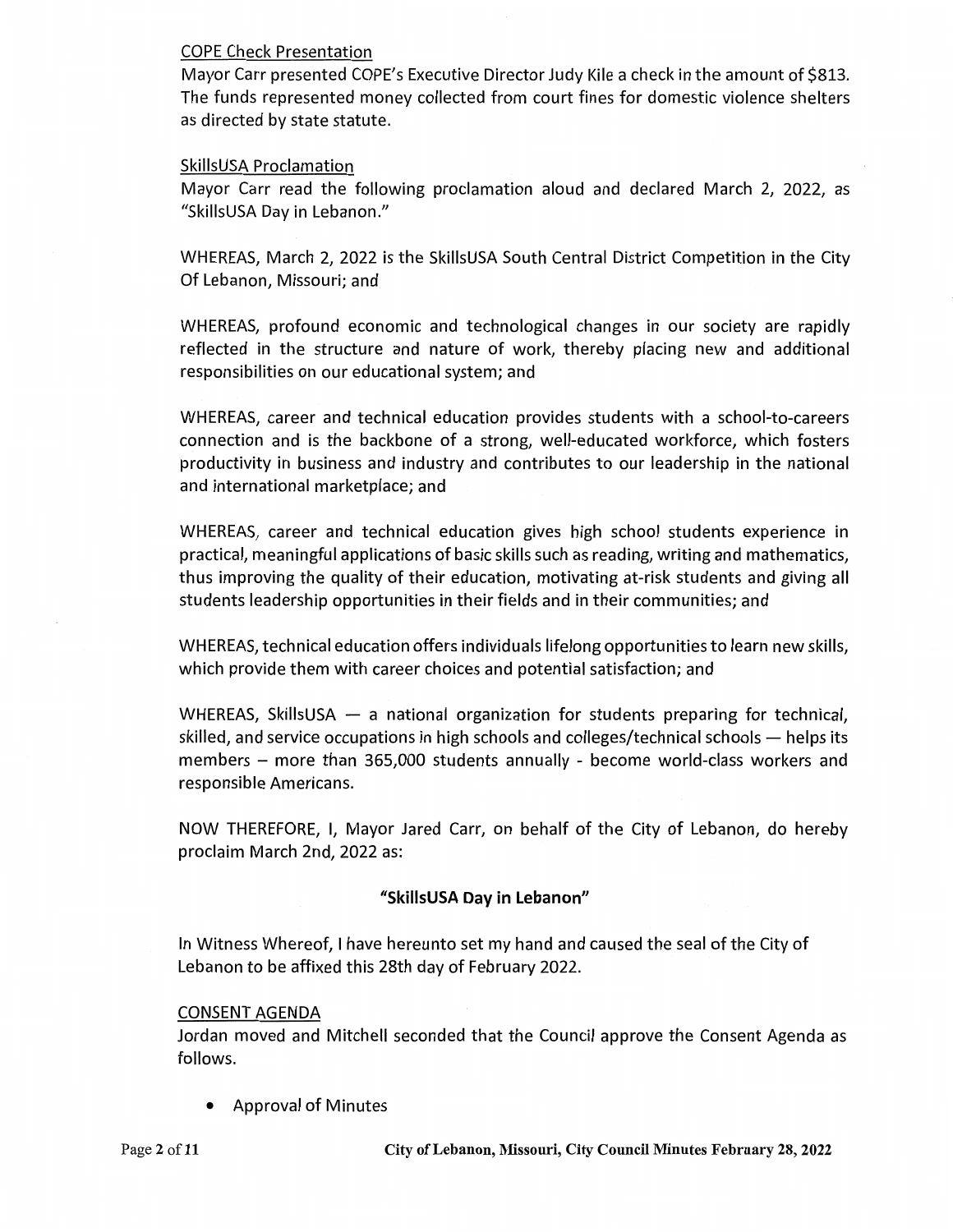- I. February 14, 2022, Council Meeting
- Approval of Warrants #107037-#107138, Payroll, and Drafts
- Approval of January Financial Report

Motion carried as follows: Yea: (7) Mitchell, Reagan, Mutchler, Wall, Jordan, Garner, and Adkins; Nay: (0) None; Abstain: (O) None; Absent: (1) Eldridge.

RESOLUTION NO. 474- TEMPORARY ADDENDUM TO CITY CODE OF ORDINANCES CHAPTER 2 ADMINISTRATION ARTICLE XII PURCHASING POLICY

Wall moved and Jordan seconded that the Council approve Resolution No. 474 as presented.

"A RESOLUTION ADOPTING A TEMPORARY ADDENDUM TO CITY OF LEBANON, MISSOURI CODE OF ORDINANCES CHAPTER 2 ARTICLE XII, PURCHASING POLICY.

- WHEREAS, that an unprecedented disruption of the availability of raw materials, manufactured goods, transportation resources, and labor has occurred in the marketplace due to the worldwide Covid 19 pandemic and an overlapping series of natural disasters ang critical accidents which have caused severe shortages of critical supplies and services upon which the City of Lebanon relies in carrying out its mission to serve the public; *and*
- WHEREAS, that these circumstances have reduced access to, and increased prices of, many of the goods and services the City purchases on a regular and recurring basis and widespread volatility in the marketplace has meant that contracted suppliers are unable to provide needed parts and supplies or are forced to go outside normal supply chain resources at markedly increased costs; *and*
- WHEREAS, that under these extraordinary circumstances it is necessary to temporarily allow greater flexibility in purchasing practices in order to assure the public that critical resources are in place so the City can consistently meet the public health and safety needs of its residents.

NOW, THEREFORE, BE IT RESOLVED BY THE COUNCIL OF THE CITY OF LEBANON, LACLEDE COUNTY, MISSOURI, AS FOLLOWS:·

SECTION 1: The City Administrator, in consultation with the Finance Director, is authorized to temporarily suspend application of City Code Chapter 2 Article XII, Purchasing Policy and ongoing supply contracts for goods and services when, in the Administrator's professional judgment, it is necessary to do so in order to assure the availability of critical resources. In exercising such authority, the City Administrator shall consider:

- 1. The immediate criticality of the goods or services involved.
- 2. Whether the general market for the goods or services at issue is significantly and widely disrupted and the proposed deviation from established proceduresor terms is not simply the result of profiteering by a vendor.

**City of Lebanon, Missouri, City Council Minutes February 28, 2022**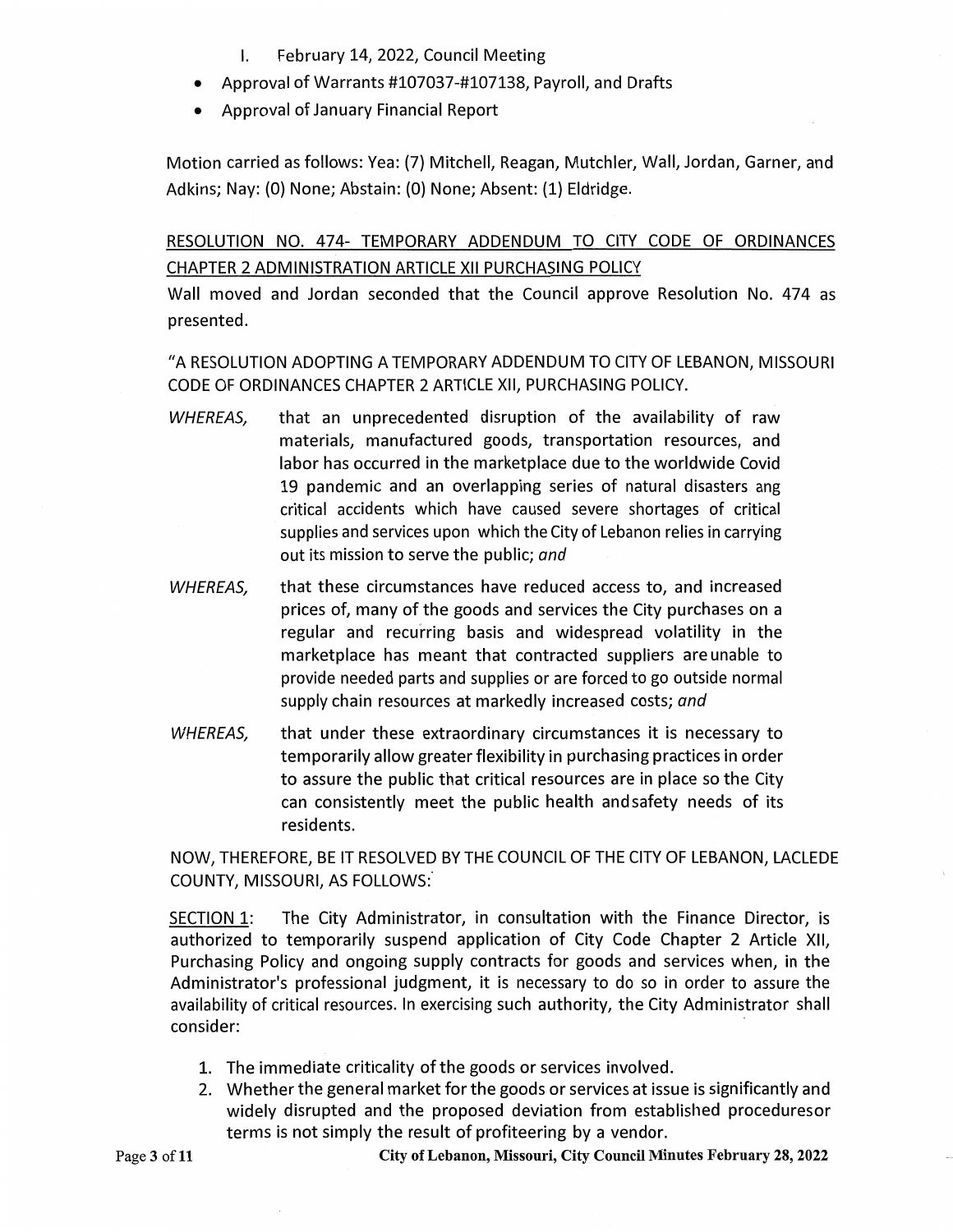- 3. Alternative sources for the goods or services.
- 4. The reasonableness of the proposed terms or procedures under the circumstances then prevailing.
- 5. The importance of public confidence in the integrity of the City's purchasing system.
- 6. Fair and impartial treatment of all bidders and suppliers.

SECTION 2: Each use of the authority by this Addendum shall be reported promptly to the Mayor and City Council together with an explanation of the reasons for the action taken.

SECTION 3: The authority granted by this Addendum shall expire if revoked by the City Council or on December 31, 2022, whichever occurs first.

Passed and approved by the City Council of the City of Lebanon, Laclede County, Missouri, as this 28th day of February 2022."

Motion carried as follows: Yea: (7) Reagan, Mutchler, Wall, Jordan, Garner, Adkins, and Mitchell; Nay: (0) None; Abstain: (0) None; Absent: (1) Eldridge.

### PUBLIC HEARING

Adkins moved and Jordan seconded that the Council move out of Regular Session and into Public Hearing. Motion carried as follows: Yea: (7) Mutchler, Wall, Jordan, Garner, Adkins, Mitchell, and Reagan; Nay: (0) None; Abstain: (0) None; Absent: (1) Eldridge.

#### Replat of 254 Polk

Code Administrator Joe Berkich stated a main structure was required to be on a lot in order to build an accessory structure on it. Therefore, the property owners requested a replat to combine two lots into one lot so they could build an accessory structure. There were no public comments.

#### Replat of 468 Polk

Code Administrator Joe Berkich reported the owners were requesting a replat to combine 2½ lots into two lots to build affordable housing. There were no public comments.

#### Replat of 711 Main, 791 Main, and 786 Green

Code Administrator Joe Berkich reported the property owners wished to replat so they could subdivide three lots into five to build affordable housing. There were no public comments.

### Replat of 2825 Charlton

Code Administrator Joe Berkich stated the property owners wished to combine two lots into 1 lot to build an accessory structure and a replat was required in order for them to be able to do so. There were no public comments.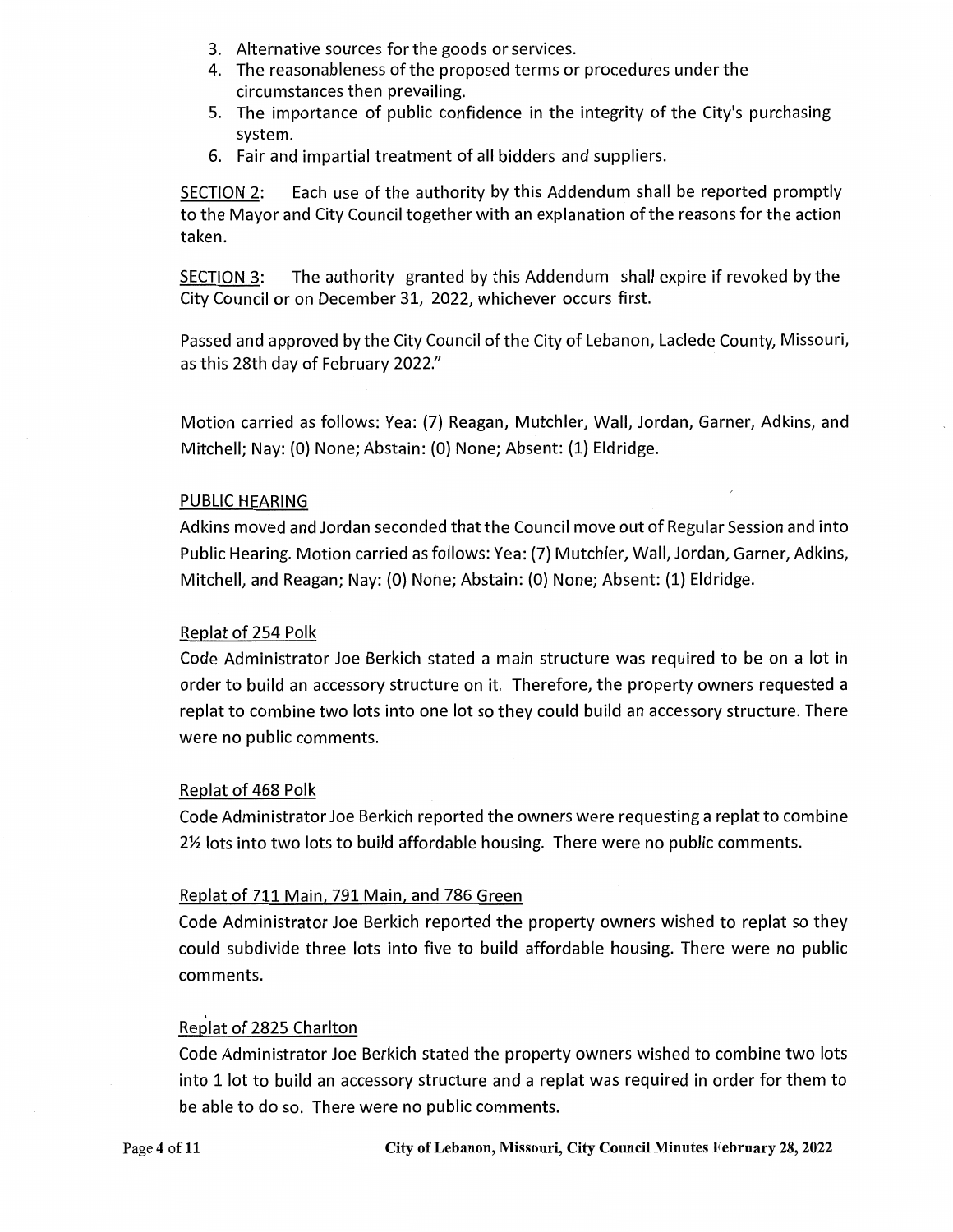Jordan moved and Adkins seconded that the Council move out of Public Hearing and back into Regular Session. Motion carried as follows: Yea: (7) Wall, Jordan, Garner, Adkins, Mitchell, Reagan, and Mutchler; Nay: (O) None; Abstain: (0) None; Absent: (1) Eldridge.

## COUNCIL BILL NO. 6241- FINAL PLAT, REPLAT OF 254 POLK

An Ordinance by the City Council of the City of Lebanon, Laclede County, Missouri, (hereinafter referred to as "City") approving and accepting the Final Plat of Replat of Lots 13 and 14, Block 20 Magnetic Addition to the City of Lebanon, Laclede County, Missouri, known as 254 Polk.

Mitchell moved and Jordan seconded that the Council approve the first reading of Council Bill No. 6241 and that it be passed to the second reading. Motion carried as follows: Yea: (7) Jordan, Garner, Adkins, Mitchell, Reagan, Mutchler, and Wall; Nay: (0) None; Abstain: (0) None; Absent: (1) Eldridge.

Wall moved and Adkins seconded that the Council approve the second and final reading of Council Bill No. 6241 and that the roll be called for the approval and passage of said bill. Motion carried as follows: Yea: (7) Garner, Adkins, Mitchell, Reagan, Mutchler, Wall, and Jordan; Nay: (0) None; Abstain: (0) None; Absent: (1) Eldridge.

Mayor Carr declared Council Bill No. 6241 duly passed and approved and that it be entered among City Records as Ordinance No. 6488.

## COUNCIL BILL NO. 6242- FINAL PLAT, REPLAT OF 468 POLK

An Ordinance by the City Council of the City of Lebanon, Laclede County, Missouri, (hereinafter referred to as "City") approving and accepting the Final Plat of Replat of a fractional part of Lot 11 and all of Lots 12 and 13, Block 8 Magnetic Addition to the City of Lebanon, Laclede County, Missouri, known as 468 Polk.

Jordan moved and Reagan seconded that the Council approve the first reading of Council Bill No. 6242 and that it be passed to the second reading. Motion carried as follows: Yea: (7) Adkins, Mitchell, Reagan, Mutchler, Wall, Jordan, and Garner; Nay: (0) None; Abstain: (0) None; Absent: (1) Eldridge.

Adkins moved and Mitchell seconded that the Council approve the second and final reading of Council Bill No. 6242 and that the roll be called for the approval and passage of said bill. Motion carried as follows: Yea: (7) Mitchell, Reagan, Mutchler, Wall, Jordan, Garner, and Adkins; Nay: (0) None; Abstain: (0) None; Absent: (1) Eldridge.

Mayor Carr declared Council Bill No. 6242 duly passed and approved and that it be entered among City Records as Ordinance No. 6489.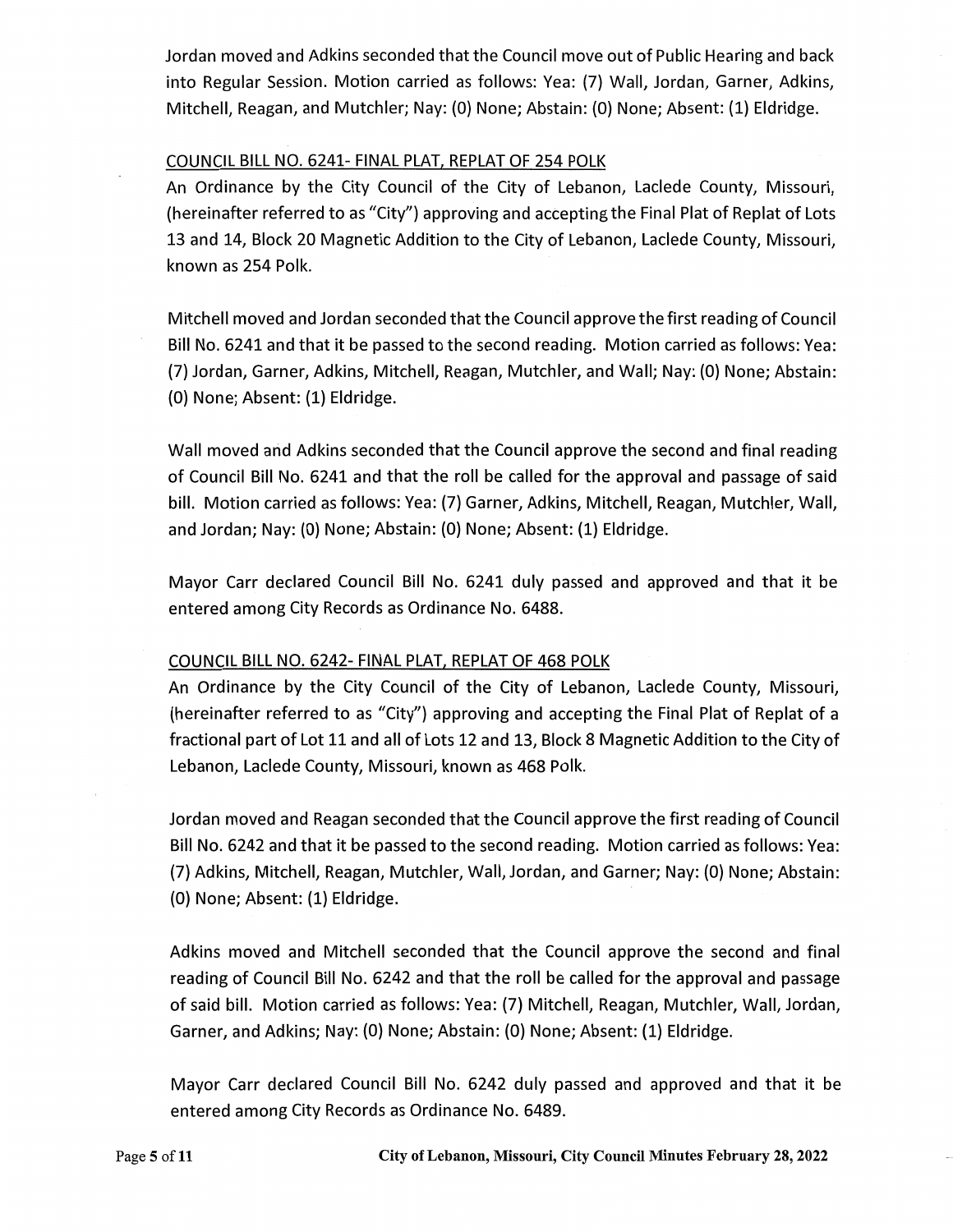### COUNCIL BILL NO. 6243- FINAL PLAT, REPLAT OF 711 MAIN, 791 MAIN AND 786 GREEN

An Ordinance by the City Council of the City of Lebanon, Laclede County, Missouri, (hereinafter referred to as "City") approving and accepting the Final Plat of Replat of Block 13, Original Town of Lebanon, Lebanon, Laclede County, Missouri, known as 711 Main, 791 Main, and 786 Green.

Mitchell moved and Jordan seconded that the Council approve the first reading of Council Bill No. 6243 and that it be passed to the second reading. Motion carried as follows: Yea: (7) Reagan, Mutchler, Wall, Jordan, Garner, Adkins, and Mitchell; Nay: (0) None; Abstain: (0) None; Absent: (1) Eldridge.

Adkins moved and Reagan seconded that the Council approve the second and final reading of Council Bill No. 6243 and that the roll be called for the approval and passage of said bill. Motion carried as follows: Yea: (7) Mutchler, Wall, Jordan, Garner, Adkins, Mitchell, and Reagan; Nay: (0) None; Abstain: (0) None; Absent: (1) Eldridge.

Mayor Carr declared Council Bill No. 6243 duly passed and approved and that it be entered among City Records as Ordinance No. 6490.

## COUNCIL BILL NO. 6244- FINAL PLAT, REPLAT OF LOTS 14 AND 15 OF FREMONT PLACE SUBDIVISION, 2825 CHARLTON

An Ordinance by the City Council of the City of Lebanon, Laclede County, Missouri, (hereinafter referred to as "City") approving and accepting the Final Plat of Replat of Lots 14 and 15 of Fremont Place Subdivision of the City of Lebanon, Laclede County, Missouri, known as 2825 Charlton.

Wall moved and Garner seconded that the Council approve the first reading of Council Bill No. 6244 and that it be passed to the second reading. Motion carried as follows: Yea:. (7) Wall, Jordan, Garner, Adkins, Mitchell, Reagan, and Mutchler; Nay: (0) None; Abstain: (0) None; Absent: (1) Eldridge.

Mitchell moved and Reagan seconded that the Council approve the second and final reading of Council Bill No. 6244 and that the roll be called for the approval and passage of said bill. Motion carried as follows: Yea: (7) Jordan, Garner, Adkins, Mitchell, Reagan, Mutchler, and Wall; Nay: (0) None; Abstain: (0) None; Absent: (1) Eldridge.

Mayor Carr declared Council Bill No. 6244 duly passed and approved and that it be entered among City Records as Ordinance No. 6491.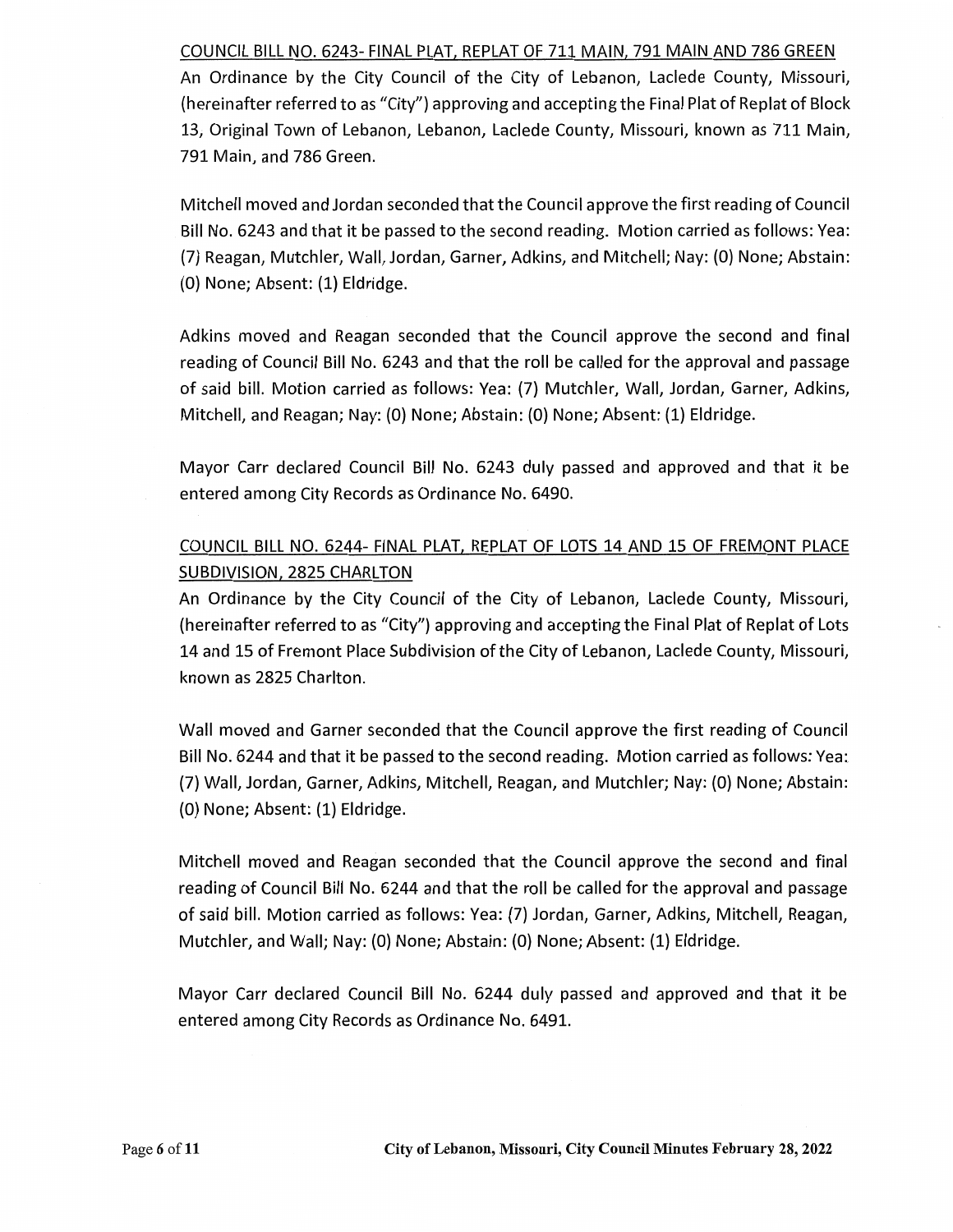# COUNCIL BILL NO. 6245- PURCHASE, UNDERGROUND PRIMARY JUNCTION MATERIAL, HARRY COOPER

An Ordinance by the City Council of the City of Lebanon, Laclede County, Missouri, (hereinafter referred to as "City") authorizing the purchase of Underground Primary Junction Material from Harry Cooper for the Electric Department.

Jordan moved and Mitchell seconded that the Council approve the first reading of Council Bill No. 6245 and that it be passed to the second reading. Motion carried as follows: Yea: (7) Garner, Adkins, Mitchell, Reagan, Mutchler, Wall, and Jordan; Nay: (0) None; Abstain: (0) None; Absent: (1) Eldridge.

Mitchell moved and Reagan seconded that the Council approve the second and final reading of Council Bill No. 6245 and that the roll be called for the approval and passage of said bill. Motion carried as follows: Yea: (7) Adkins, Mitchell, Reagan, Mutchler, Wall, Jordan, and Garner; Nay: (0) None; Abstain: (0) None; Absent: (1) Eldridge.

Mayor Carr declared Council Bill No. 6245 duly passed and approved and that it be entered among City Records as Ordinance No. 6492.

# COUNCIL BILL NO. 6246- PURCHASE, POLE HARDWARE AND STANDOFF BRACKETS, GRAYBAR ELECTRIC

An Ordinance by the City Council of the City of Lebanon, Laclede County, Missouri, (hereinafter referred to as "City") authorizing the purchase of Pole Hardware and Standoff Brackets from Graybar Electric for the Electric Department.

Jordan moved and Garner seconded that the Council approve the first reading of Council Bill No. 6246 and that it be passed to the second reading. Motion carried as follows: Yea: (7) Mitchell, Reagan, Mutchler, Wall, Jordan, Garner, and Adkins; Nay: (0) None; Abstain: (0) None; Absent: (1) Eldridge.

Wall moved and Adkins seconded that the Council approve the second and final reading of Council Bill No. 6246 and that the roll be called for the approval and passage of said bill. Motion carried as follows: Yea: (7) Reagan, Mutchler, Wall, Jordan, Garner, Adkins, and Mitchell; Nay: (0) None; Abstain: (0) None; Absent: (1) Eldridge.

Mayor Carr declared Council Bill No. 6246 duly passed and approved and that it be entered among City Records as Ordinance No. 6493.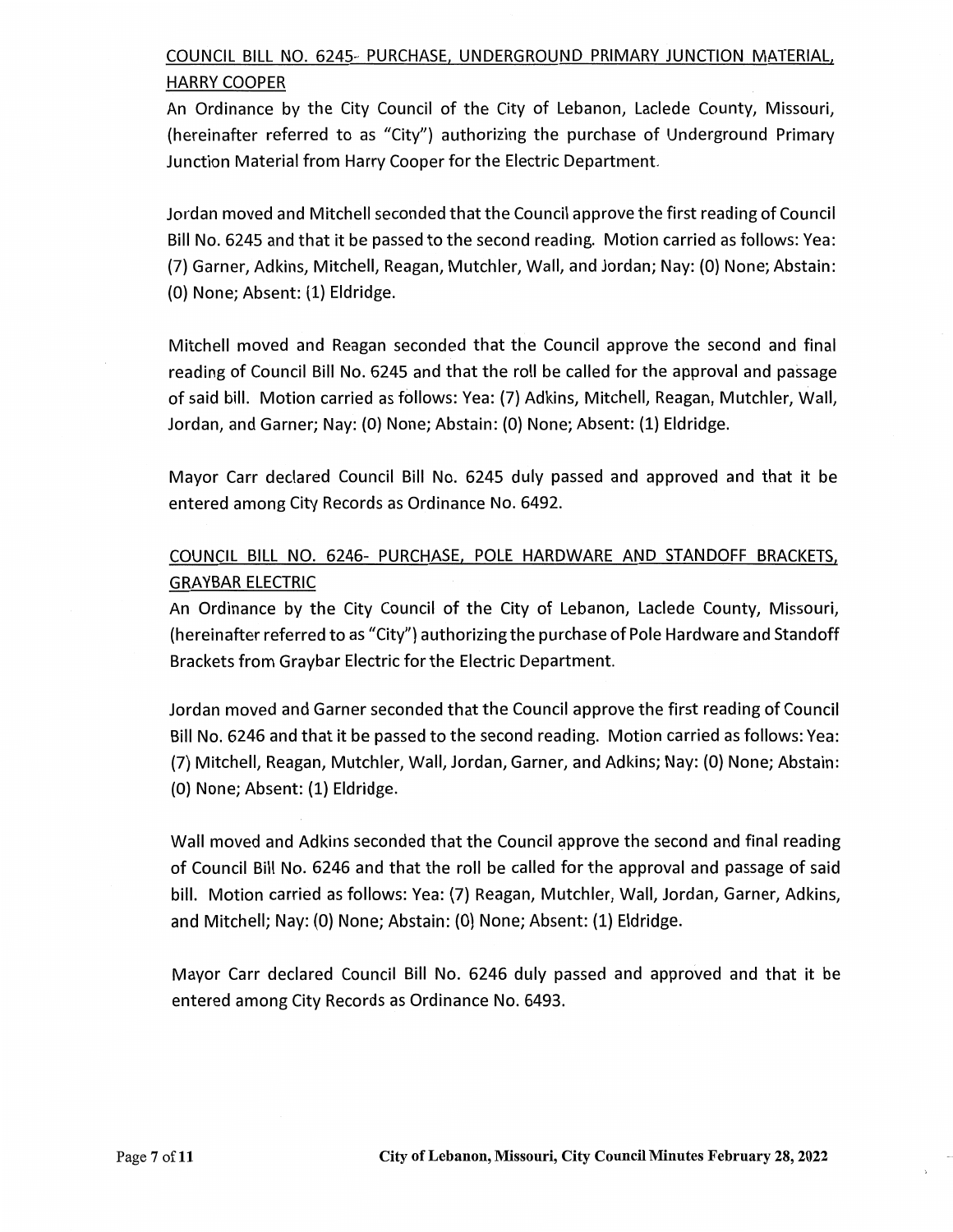# COUNCIL BILL NO. 6247- PURCHASE, STREET SWEEPER VACUUM HEAD ASSEMBLY, BUCHER MUNICIPAL NORTH AMERICA

An Ordinance by the City Council of the City of Lebanon, Laclede County, Missouri, {hereinafter referred to as "City") authorizing the purchase of a Vacuum Head Assembly from Bucher Municipal North America for the 2016 Johnston Street Sweeper.

Jordan moved and Mutchler seconded that the Council approve the first reading of Council Bill No. 6247 and that it be passed to the second reading. Motion carried as follows: Yea: (7) Mutchler, Wall, Jordan, Garner, Adkins, Mitchell, and Reagan; Nay: {O) None; Abstain: (O) None; Absent: (1) Eldridge.

Wall moved and Mitchell seconded that the Council approve the second and final reading of Council Bill No. 6247 and that the roll be called for the approval and passage of said bill. Motion carried as follows: Yea: (7) Wall, Jordan, Garner, Adkins, Mitchell, Reagan, and Mutchler; Nay: {O) None; Abstain: (O) None; Absent: (1) Eldridge.

Mayor Carr declared Council Bill No. 6247 duly passed and approved and that it be entered among City Records as Ordinance No. 6494.

# COUNCIL BILL NO. 6248- AGREEMENT, WATER TOWER CLEANING AND INSPECTION SERVICES, OZARK APPLICATORS LLC

An Ordinance by the City Council of the City of Lebanon, Laclede County, Missouri, {hereinafter referred to as "City") authorizing and directing the Mayor and City Clerk to enter into and execute an Agreement between the City and Ozark Applicators LLC for Water Tower Cleaning and Inspection Services.

Jordan moved and Garner seconded that the Council approve the first reading of Council Bill No. 6248 and that it be passed to the second reading. Motion carried as follows: Yea: {7) Jordan, Garner, Adkins, Mitchell, Reagan, Mutchler, and Wall; Nay: (O) None; Abstain: {O) None; Absent: (1) Eldridge.

Mitchell moved and Reagan seconded that the Council approve the second and final reading of Council Bill No. 6248 and that the roll be called for the approval and passage of said bill. Motion carried as follows: Yea: (7) Garner, Adkins, Mitchell, Reagan, Mutchler, Wall, and Jordan; Nay: {O) None; Abstain: {O) None; Absent: {1) Eldridge.

Mayor Carr declared Council Bill No. 6248 duly passed and approved and that it be entered among City Records as Ordinance No. 6495.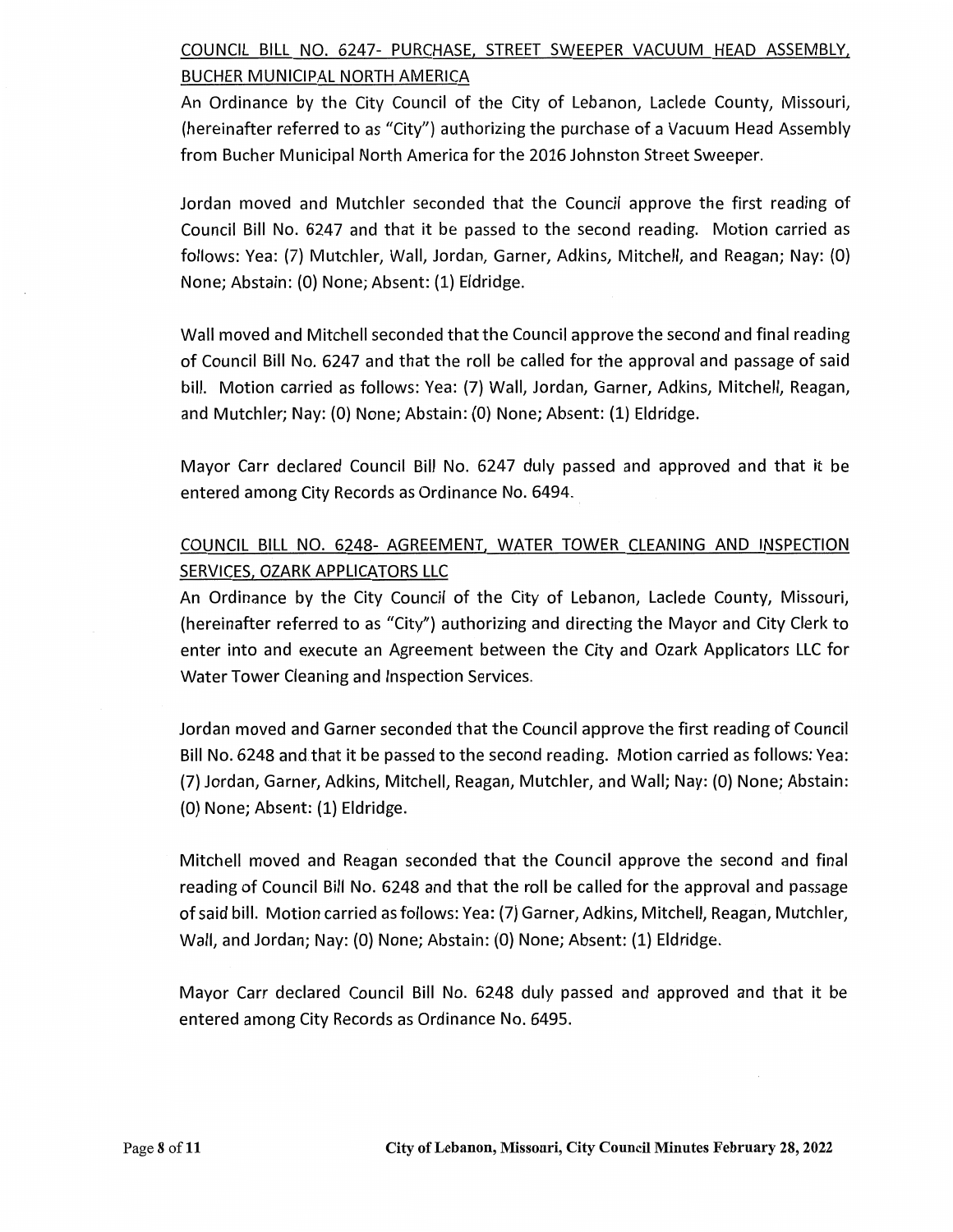# COUNCIL BILL NO. 6249- PURCHASE, MERAKI POWER OVER ETHERNET SWITCHES, CONVERGEONE

An Ordinance by the City Council of the City of Lebanon, Laclede County, Missouri, (hereinafter referred to as "City"} authorizing the purchase of Meraki Power Over Ethernet (POE} Switches for the Public Safety Building from ConvergeOne.

Wall moved and Garner seconded that the Council approve the first reading of Council Bill No. 6249 and that it be passed to the second reading. Motion carried as follows: Yea: (7) Adkins, Mitchell, Reagan, Mutchler, Wall, Jordan, and Garner; Nay: {0} None; Abstain: (0} None; Absent: {1} Eldridge.

Garner moved and Reagan seconded that the Council approve the second and final reading of Council Bill No. 6249 and that the roll be called for the approval and passage of said bill. Motion carried as follows: Yea: (7) Mitchell, Reagan, Mutchler, Wall, Jordan, Garner, and Adkins; Nay: (0} None; Abstain: {0} None; Absent: {1} Eldridge.

Mayor Carr declared Council Bill No. 6249 duly passed and approved and that it be entered among City Records as Ordinance No. 6496.

# COUNCIL BILL NO. 6250- HANGAR DONATION AND AIRPORT GROUND SPACE LEASE ASSIGNMENT, JEFFREY BOND TO LEBANON EXPERIMENTAL AIRCRAFT ASSOCIATION

An Ordinance by the City Council of the City of Lebanon, Laclede County, Missouri, (hereinafter referred to as "City"} approving the Donation of a Hangar owned by Jeffrey B. Bond to the Lebanon Experimental Aircraft Association and authorizing and directing the Mayor and City Clerk to enter into and execute an Assignment of Lease Agreement by Jeffrey B. Bond to Lebanon Experimental Aircraft Association of certain ground space located at the Lebanon Municipal Airport.

Reagan moved and Jordan seconded that the Council approve the first reading of Council Bill No. 6250 and that it be passed to the second reading. Motion carried as follows: Yea: {6} Reagan, Mutchler, Wall, Jordan, Garner, and Mitchell; Nay: {1} Adkins; Abstain: (0) None; Absent: {1} Eldridge.

Jordan moved and Reagan seconded that the Council approve the second and final reading of Council Bill No. 6250 and that the roll be called for the approval and passage of said bill. Motion carried as follows: Yea: {6} Mutchler, Wall, Jordan, Garner, Mitchell, and Reagan; Nay: {1} Adkins; Abstain: (O} None; Absent: {1} Eldridge.

Mayor Carr declared Council Bill No. 6250 duly passed and approved and that it be entered among City Records as Ordinance No. 6497.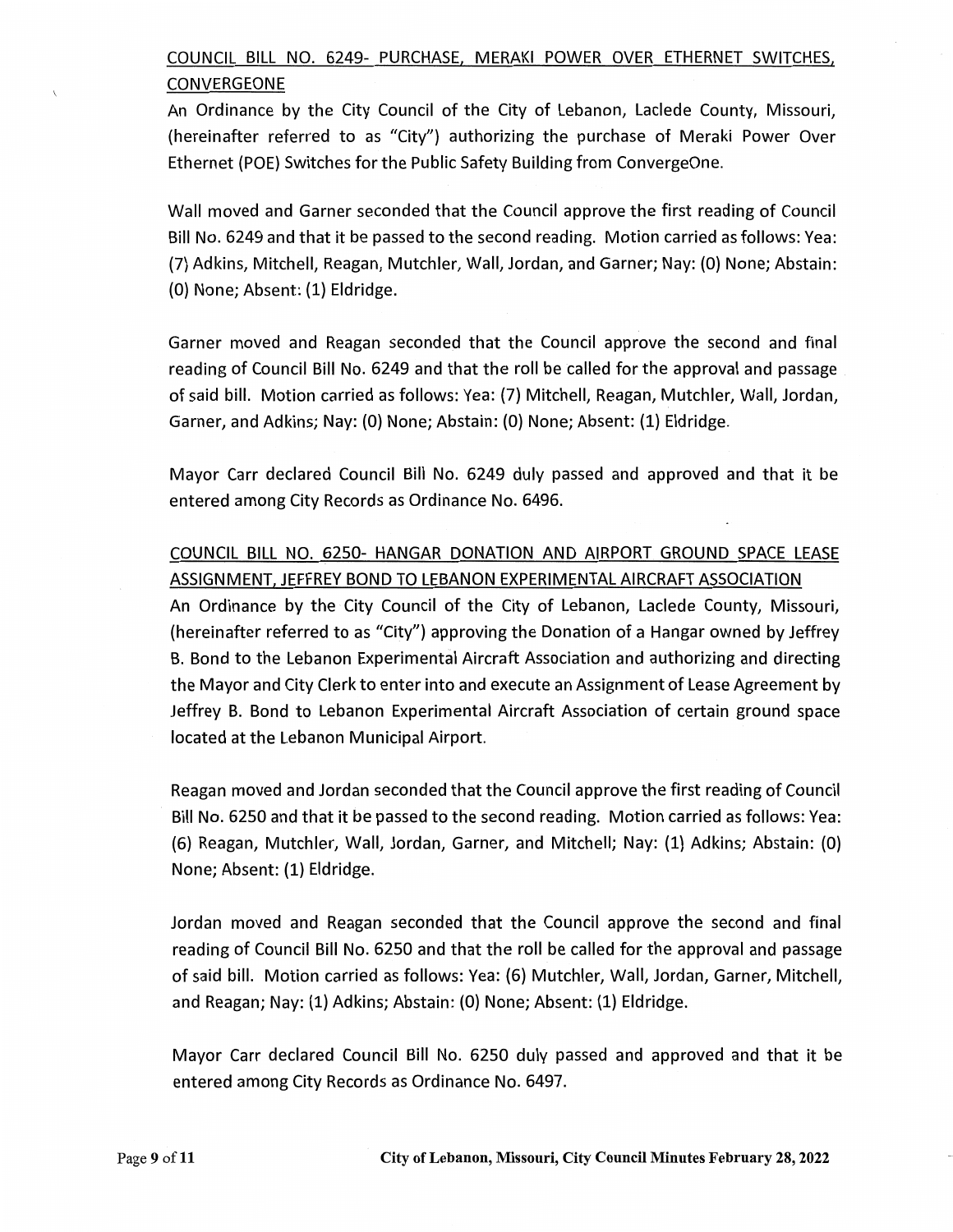## COUNCIL BILL NO. 6251- PURCHASE, FIRE RMS MANAGEMENT BUNDLE, ESO

An Ordinance by the City Council of the City of Lebanon, Laclede County, Missouri, (hereinafter referred to as "City"} authorizing the purchase of the Fire RMS Management Suite from ESO.

Jordan moved and Garner seconded that the Council approve the first reading of Council Bill No. 6251 and that it be passed to the second reading. Motion carried as follows: Yea: {7} Wall, Jordan, Garner, Adkins, Mitchell, Reagan, and Mutchler; Nay: (O} None; Abstain: (O) None; Absent: {1} Eldridge.

Reagan moved and Garner seconded that the Council approve the second and final reading of Council Bill No. 6251 and that the roll be called for the approval and passage of said bill. Motion carried as follows: Yea: (7) Jordan, Garner, Adkins, Mitchell, Reagan, Mutchler, and Wall; Nay: (O} None; Abstain: (O} None; Absent: (1} Eldridge.

Mayor Carr declared Council Bill No. 6251 duly passed and approved and that it be entered among City Records as Ordinance No. 6498.

## COUNCIL BILL NO. 6252- AGREEMENT, ICE CREAM FACTORY REDEVELOPMENT

An Ordinance by the City Council of the City of Lebanon, Laclede County, Missouri, (hereinafter referred to as "City"} authorizing and directing the Mayor and City Clerk to enter into and execute a Redevelopment Agreement between the City and the Ice Cream Factory LLC.

Mayor Carr reported that Public Works Director Richard Shockley was unable to attend this meeting and said he thought it would be beneficial to hold off acting on Council Bill No. 6252 until Shockley could be available to answer any questions related to the utility ramp up schedule reflected in the Redevelopment Plan.

Mitchell then moved and Adkins seconded that Council Bill No. 6252 be postponed until the next Council meeting scheduled for March 14, 2022. Motion carried as follows: Yea: (7) Garner, Adkins, Mitchell, Reagan, Mutchler, Wall, and Jordan; Nay: (O} None; Abstain: (O} None; Absent: {1} Eldridge.

## COMMENTS

Code Administrator Joe Berkich introduced his new employee, Chris VanFossen, who would serve as Planning and Zoning Manager. He said he was honored to have Van Fossen join his team as he was a 22-year veteran of the Air Force.

Fire Chief Sam Schneider- stated he failed to mention earlier in the meeting that John Hunter was also a veteran of the Air Force.